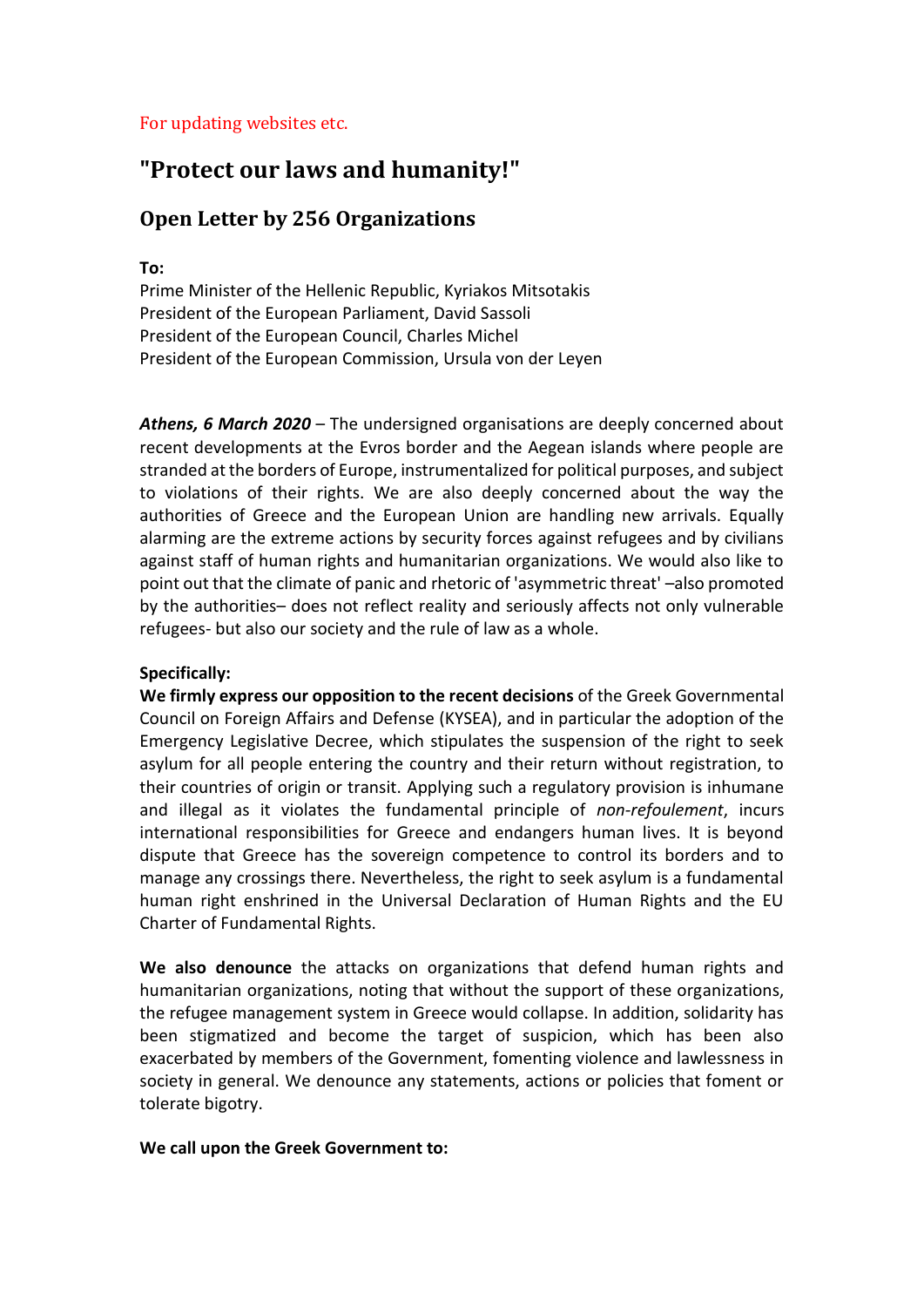• **Withdraw the illegal and unconstitutional Emergency Legislative Decree** and to respect the obligations of the Greek State concerning the protection of human life and rescue at sea and at the land borders.

• Immediately stop returning people to states where their lives and freedom are at risk, or where they are at risk of being subjected to torture or other inhuman or degrading treatment or punishment.

• **Immediately alleviate overcrowding on the islands by relocating asylum seekers to the mainland, protecting their well-being and health**. Priority should be given to the most vulnerable, unaccompanied minors and families with children.

• Take the necessary measures to protect every person from acts of violence, victimization and racism.

**We recall that the EU should assume substantial responsibilities for the protection of people on the move** in a manner that demonstrates respect for human dignity and lawfulness and as a matter of shared responsibility among EU member states in the context of managing what is, first and foremost, a European issue. The right to asylum and the respect for the principle of non-refoulement are fundamental elements of international and EU law and therefore the authorities of the European Union must take the necessary measures for their protection.

Therefore:

• **The European Commission, as the guardian of the Treaties**, should protect the right to asylum as enshrined in EU law. Therefore, it should reverse the "aspida (shield)" rhetoric used by Greece and urge it to assume its legal obligations.

• EU Member States should re-establish immediately the **mechanisms for the relocation of refugees and asylum seekers from Greece** to other Member States, in a fair and rational manner, with priority given to unaccompanied children. EU Member States should increase resettlement of refugees directly from Turkey.

• EU Member States and institutions should revise the EU-Turkey Statement, which – in addition to legal lacunae– has now proven to be an unpredictable and unsustainable political tool for border management.

In closing, we call on all sides to respect the law and safeguard European democratic values. Any further backsliding will have major consequences on European societies, European democracy and the rule of law.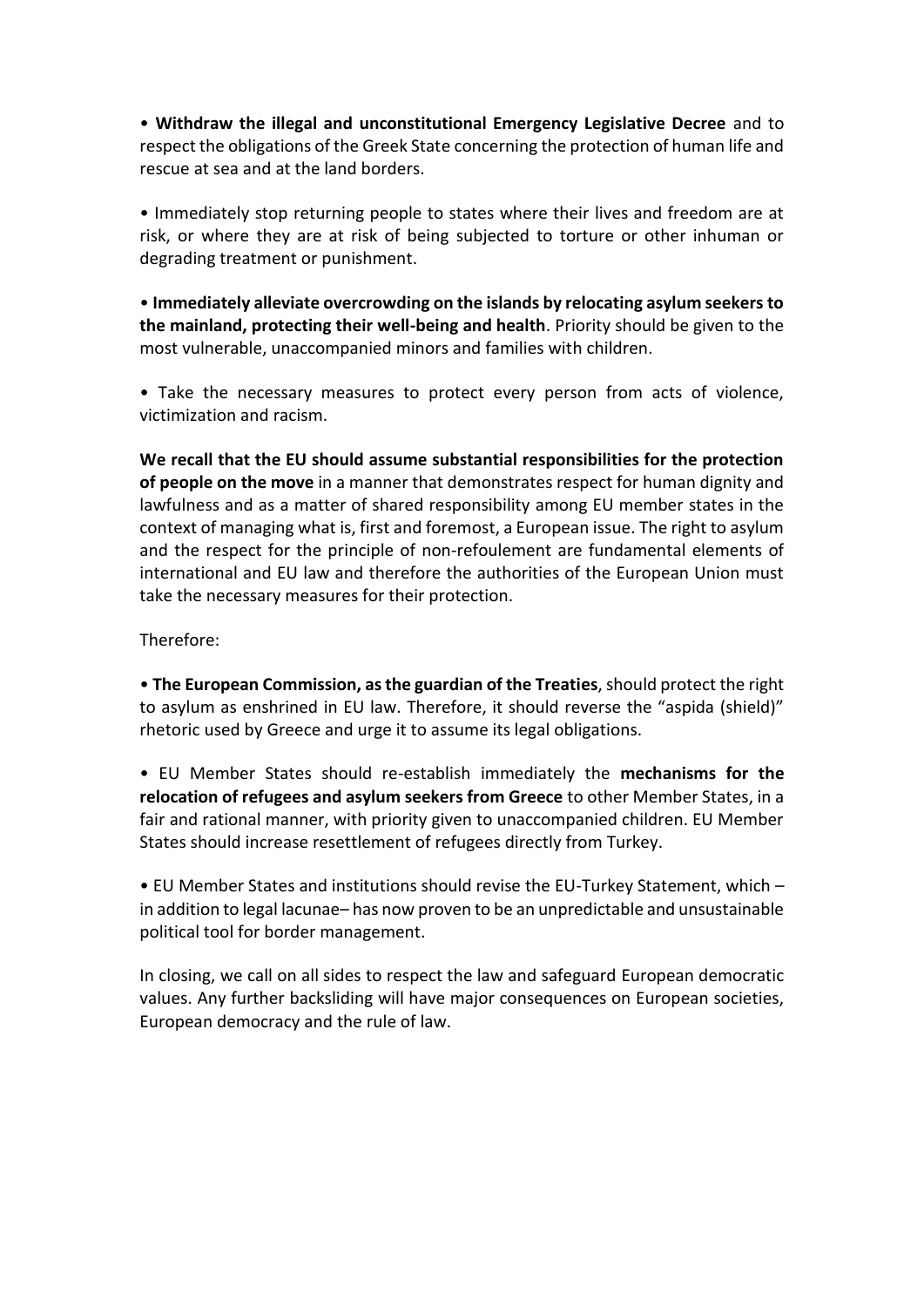#### **List of Signatories**

A BUON DIRITTO (ITALY) ACT ALLIANCE EU (BELGIUM) ACCIÓN POLITEIA (SPAIN) ACTIONAID HELLAS ACTIONAID INTERNATIONAL ACTIONAID ITALIA ACTION FOR EDUCATION (GREECE) ADDART (GREECE) A DROP IN THE OCEAN (DRÅPEN I HAVET) AED EUROPEAN DEMOCRATIC LAWYERS (GERMANY) AFGHAN HUMAN RIGHTS FOUNDATION (UK) AIDOS - ASSOCIAZIONE ITALIANA DONNE PER LO SVILUPPO (ITALY) ΑΙΤΙΜΑ (GREECE) ALLIANCE FOR AFRICAN ASSISTANCE (ITALY) AMNESTY INTERNATIONAL AMURT-AMURTEL HELLAS ANASA CULTURAL CENTER (GREECE) ANTIGONE (GREECE) ANTI-TRAFFICKING AND LABOUR EXPLOITATION UNIT (ATLEU) (UK) AOI, ASSOCIATION OF ITALIAN NGO'S FOR COOPERATION AND SOLIDARITY ARSIS – ASSOCIATION FOR THE SUPPORT OF YOUTH (GREECE) ASGI *ASSOCIAZIONE PER GLI STUDI GIURIDICI SULL'IMMIGRAZIONE* (ITALY) ASINITAS, ROMA (INTERCULTURAL CENTERS) (ITALY) ASSOCIATION DE SOUTIEN AUX TRAVAILLEURS IMMIGRES - ASTI ASBL (LUXEMBOURG) ASSOCIATION FOR INTEGRATION AND MIGRATION (CZECH REPUBLIC) ASSOCIATION FOR LEGAL INTERVENTION (POLAND) ASOCIACIÓN POR TI MUJER (SPAIN) ASVIS (ITALIAN ALLIANCE FOR SUSTAINABLE DEVELOPMENT) ASYLOS (UK) ATTIKA HUMAN SUPPORT AVOCATS SANS FRONTIÈRES BABEL DAY CENTER (GREECE) BAOBAB EXPERIENCE (ITALY) BORDER CRIMINOLOGIES-OXFORD UNIVERSITY (UK) BORDERLINE-EUROPE HUMAN RIGHTS WITHOUT BORDERS (GERMANY) BRIGHTON MIGRANT SOLIDARITY (UK) CARE DEUTSCHLAND E.V. CARITAS HELLAS CCM – COMITATO COLLABORAZIONE MEDICA (ITALY) CENTER FOR ECONOMIC PROSPERITY AND FREEDOM (CEPS) (MONTENEGRO) CENTRAL ASYLUM YORKSHIRE CENTRE DIOTIMA (GREECE) CENTRE FOR PEACE STUDIES (CENTAR ZA MIROVNE STUDIJE) (CROATIA) CENTRE FOR TRAUMA, ASYLUM AND REFUGEES, UNIVERSITY OF ESSEX (UK) CESIE (ITALY) CESSMIR, UNIVERSITY OF GHENT (BELGIUM) CHANGE MAKERS LAB (GREECE) CHEER INTERNATIONAL GROUP (CHEERING) (GREECE) CHILD AND YOUTH CARE ASSOCIATION (SMAN) (GREECE)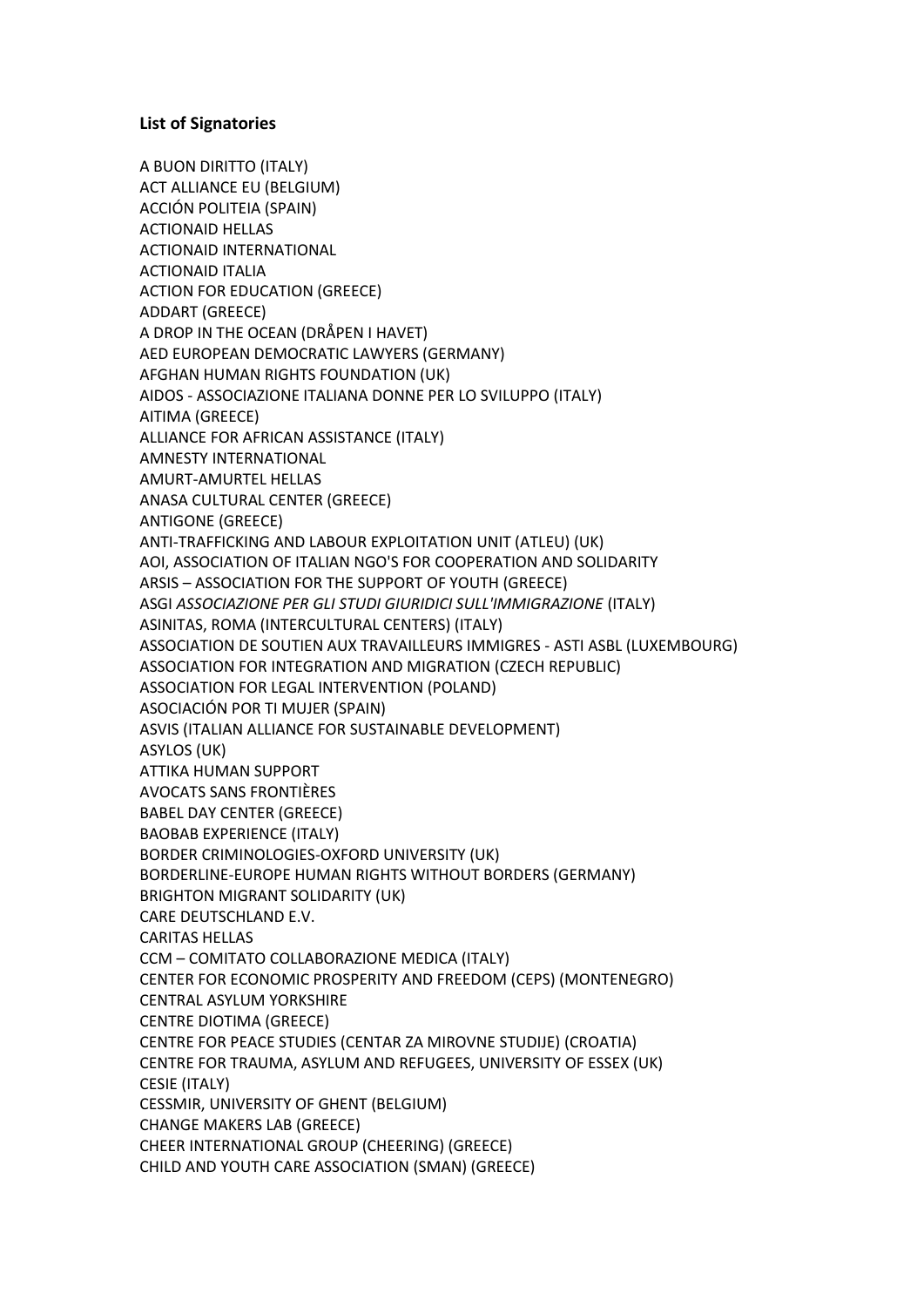CIRÉ (COORDINATION ET INITIATIVES POUR REFUGIES ET ÉTRANGERS) (BELGIUM) COLLECTIVE AID (SERBIA) COMHLÁMH (IRELAND) CONCORD ITALIA COORDINADORA DE ORGANIZACIONES PARA EL DESAROLLO (SPAIN) COSPE ONLUS (ITALY) CZECHIA AGAINST POVERTY AND INEQUALITY DANISH REFUGEE COUNCIL (DRC) DEFENCE FOR CHILDREN INTERNATIONAL GREECE DIRTY GIRLS (ΕΛΛΑΔΑ) DONATE4REFUGEES DUTCH COUNCIL FOR REFUGEES (DCR) DUTCH LEAGUE FOR HUMAN RIGHTS (NETHERLANDS) ECHO100PLUS (GREECE) ECOLOGICAL MOVEMENT OF THESSALONIKI (GREECE) EDUCATIONAL INNOVATION (GREECE) ELIX (GREECE) ELPIDA HOME END FGM EUROPEAN NETWORK EPAPSY (GREECE) EQUAL RIGHTS BEYOND BORDERS (GREECE) EQUAL SOCIETY (GREECE) EUROPEAN ANTIPOVERTY NETWORK (EAPN) EUROPEAN COUNCIL ON REFUGEES AND EXILES (ECRE) EVERY CHILD PROTECTED AGAINST TRAFFICKING (ECPAT) FEDERAZIONE DEGLI ORGANISMI CHRISTIANI SERVIZIO INTERNATIONALE VOLONTARIO (ITALY) FENIX HUMANITARIAN LEGAL AID FIX IN ART (GREECE) FORENSIC ARCHITECTURE (GREECE) FREEDOM FROM TORTURE (UK) FREE MOVEMENT SKATEBOARDING (UK) FUNDACION CEPAIM (SPAIN) GAASBEEK EN GAASBEEK ADVOCATEN (NETHERLANDS) GATWICK DETAINEES WELFARE GROUP GCAP EUROPE (BELGIUM) GCAP HELLAS GCAP ITALIA GENERATION 2.0 RED (GREECE) GERMAN NGO FORUM ON ENVIRONMENT AND DEVELOPMENT GLOCAL ROOTS (SWITZERLAND) GREATER MANCHESTER IMMIGRATION AID UNIT (GMIAU) GREEK COUNCIL FOR REFUGEES (GCR) GREEK FORUM OF MIGRANTS GREEK FORUM OF REFUGEES GREEK NETWORK FOR THE RIGHT TO SHELTER AND HOUSING HARINGEY MIGRANT SUPPORT CENTRE (HMSC) HELLENIC ANTIPOVERTY NETWORK HELLENIC LEAGUE FOR HUMAN RIGHTS (HLHR) HELLENIC PLATFORM FOR DEVELOPMENT HELLO MY FRIEND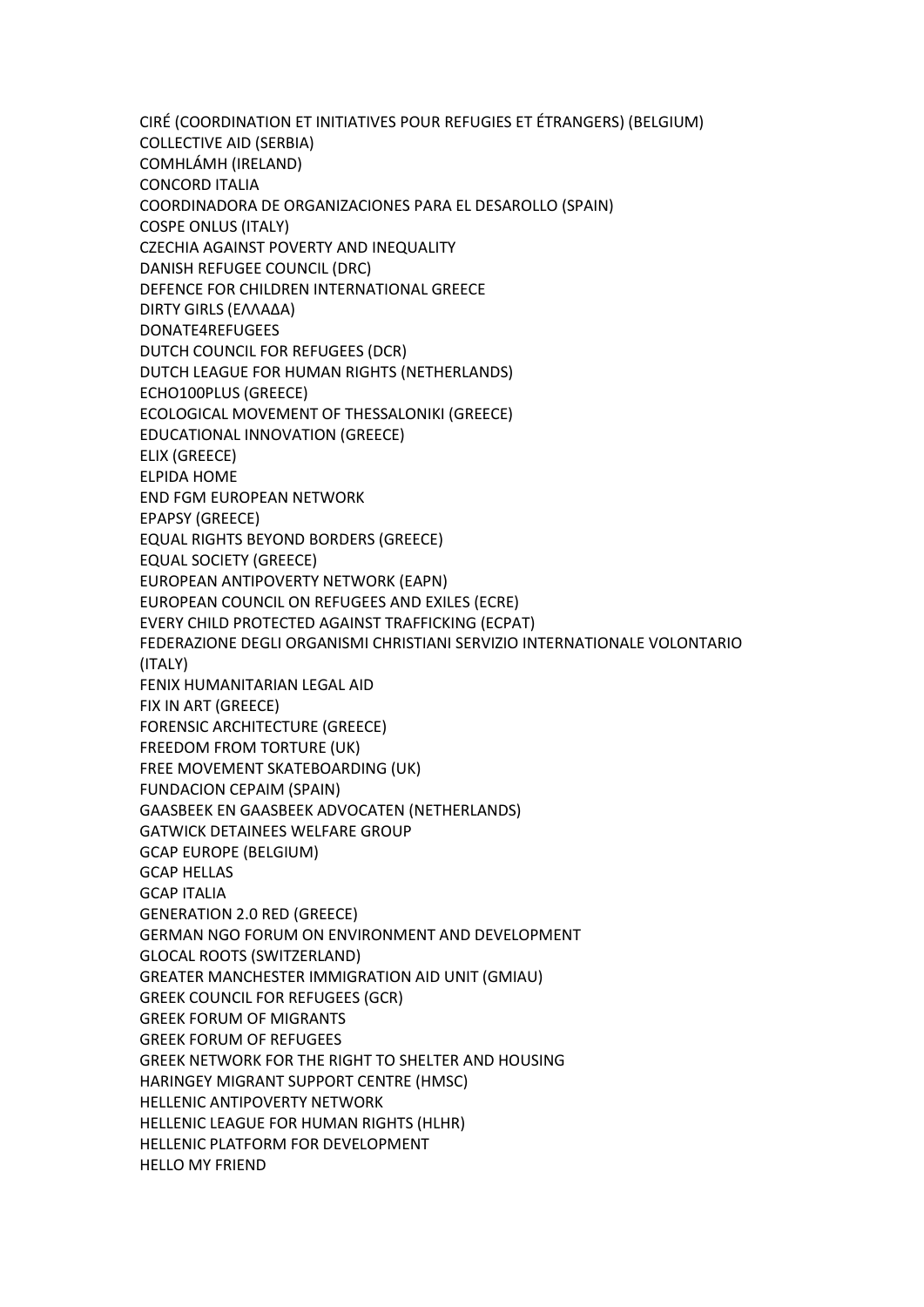HELP REFUGEES / CHOOSE LOVE HERTS FOR REFUGEES (UK) ΗΙΑS GREECE HIGGS (GREECE) HUMANITY NOW (USA) HUMANRIGHTS360 (GREECE) HUMAN RIGHTS WATCH HUBB - HUMANS BEFORE BORDERS (PORTUGAL) I AM YOU HUMANITARIAN AID (SWEDEN) ILIAKTIDA AMKE (GREECE) IMMIGRANT COUNCIL OF IRELAND INDIGO VOLUNTEERS (UK) INITIATIVE FOR THE DETAINEES' RIGHTS (GREECE) INSTITUTE OF RACE RELATIONS (UK) INTELEKTUALET E RINJ, SHPRESE (IRSH) (ALBANIA) INTER ALIA (GREECE) INTEREUROPEAN HUMAN AID ASSOCIATION GERMANY E.V. INTERNATIONAL CENTRE FOR ERITREAN REFUGEES AND ASYLUM SEEKERS – ICERAS INTERNATIONAL PLANNED PARENTHOOD FEDERATION – EUROPEAN NETWORK (IPPF EN) (BELGIUM) INTERNATIONAL RESCUE COMMMITTEE (IRC) INTERSOS HELLAS INTERSOS ORGANIZZAZIONE UMANITARIA ONLUS (ITALY) INTERVOLVE (GREECE) IRIDA WOMEN' S CENTER (GREECE) IRISH ANTIPOVERTY NETWORK ISLAMIC HUMAN RIGHTS COMMISSION ITALIAN COUNCIL FOR REFUGEES JOINT COUNCIL FOR THE WELFARE OF IMMIGRANTS (JCWI) (UK) JRS PORTUGAL JRS GREECE JUSTRIGHT SCOTLAND KHORA COMMUNITY CENTRE (GREECE) KITRINOS HEALTH CARE (GREECE) L'AUBERGE DES MIGRANTS (FRANCE) LAW CENTRES NETWORK (UK) LEEDS NO BORDERS (UK) LEGAL CENTRE LESVOS (GREECE) LEGAL SECTOR WORKERS UNION (LSWU) (UK) LEROS SOLIDARITY NETWORK (GREECE) LESVOS SOLIDARITY (GREECE) LIGHTHOUSE RELIEF (LHR) LIVERPOOL LAW CLINIC (LIVERPOOL UNIVERSITY) (UK) MASS ACTION MEDICAL AID FOR REFUGEES AND DISPLACED PEOPLE (MARDI) MED.IN MEDICAL INTERVENTION (GREECE) MEDECINS DU MONDE – GREECE (MDM - GREECE) MEDECINS SANS FRONTIERES – GREECE (MSF – GREECE) MELISSA NETWORK (GREECE) ΜΕΤΑDRASI (GREECE) METHORIA LAST RIGHTS (GREECE)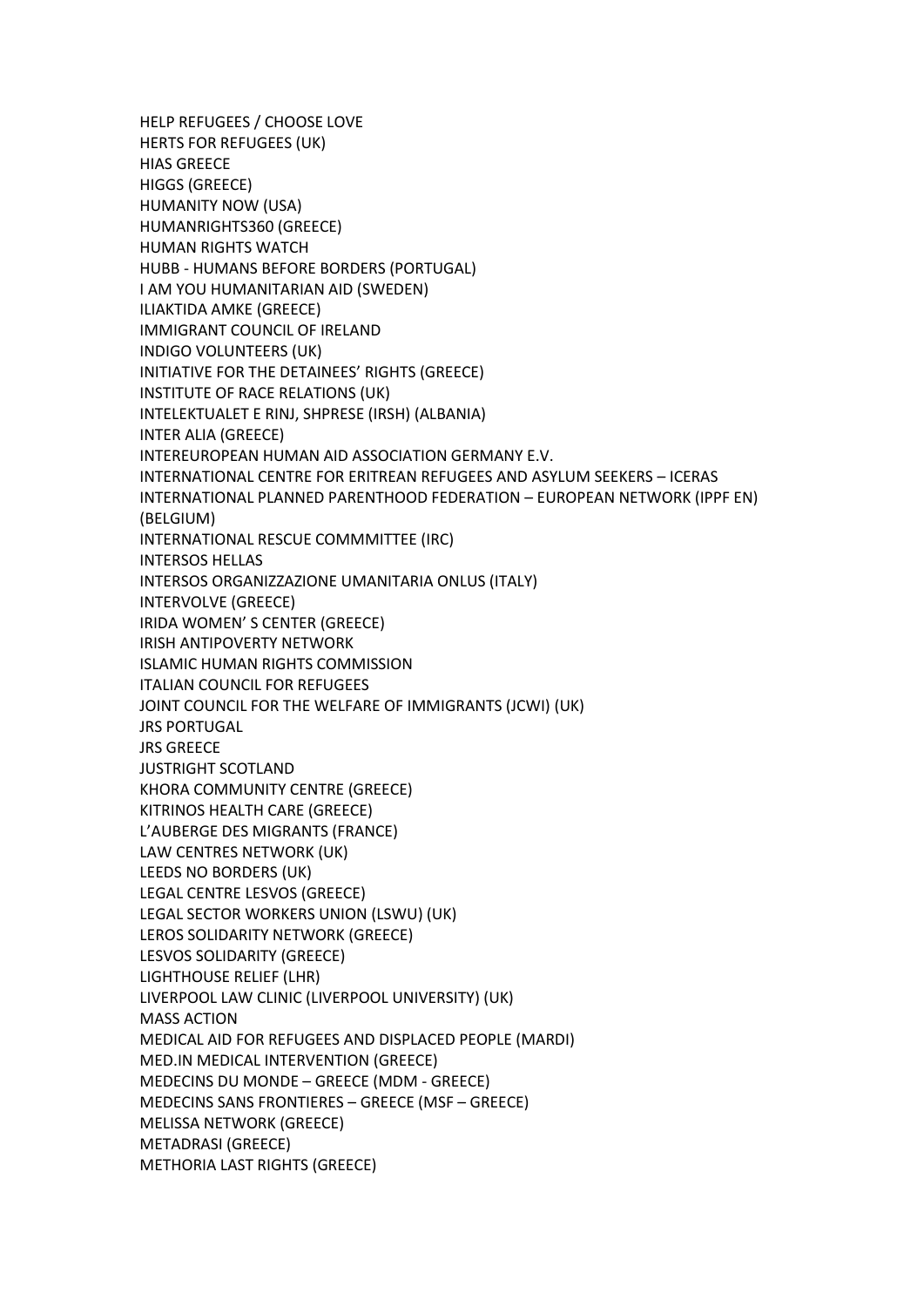MIDDLESBOROUGH DIOCESE JUSTICE AND PEACE COMMISSION MIGRANT'S RIGHTS NETWORK (UK) MIGRANT VOICE (UK) MIGRATION MOBILITIES BRISTOL (UNIVERSITY OF BRISTOL) MISSION LIFELINE E.V. (GERMANY) MOBILE INFO TEAM (GREECE) MOVEMENT ON THE GROUND (THE NETHERLANDS) NETWORK FOR CHILDREN'S RIGHTS (GREECE) NETWORK FOR THE SOCIAL SUPPORT OF REFUGEES AND MIGRANTS (GREECE) NETWORK ITALIANO SALUTE GLOBALE ODYSSEA (GREECE) OFFICE OF DISPLACED DESIGNERS (ΕΛΛΑΔΑ) OMANIAE VZW ORGANISATIE (BELGIUM) OMNES (GREECE) ONE HAPPY FAMILY (GREECE) ONE PUMP COURT (UK) ORGANIZATION EARTH (GREECE) OXFAM OXFORD AGAINST IMMIGRATION DETENTION (UK) OXFORD MIGRANT SOLIDARITY PAMPIRAIKI SUPPORT INITIATIVE FOR REFUGEES & MIGRANTS (GREECE) PAR – PLATFORMA DE APOIO AOS REFUGIADOS (PORTUGAL) PAX CHRISTI INTERNATIONAL (BELGIUM) PHYSICIANS FOR SOCIAL RESPONSIBILITY (FINLAND) PLATFORM FOR INTERNATIONAL CO-OPERATION ON UNDOCUMENTED MIGRANTS (PICUM) POSITIVE ACTION IN HOUSING POVORD INSTITUTE (SLOVENIA) PRAKSIS (GREECE) PRAXIS COMMUNITY PROJECTS (UK) PROJECT ARMONIA (GREECE/SWITZERLAND) PUBLIC INTEREST LAW CENTRE (PILC) (UK) QUAKER ASYLUM AND REFUGEE NETWORK (QARN) RAV REPUBLICAN LAWYERS ASSOCIATION (GERMANY) RED ACOGE (SPAIN) REFOCUS MEDIA LABS REFUGEE AID SERBIA (SERBIA) REFUGEE BIRIYANI AND BANANAS (UK) REFUGEE COUNCIL (UK) REFUGEEED REFUGEE FOUNDATION (SERBIA) REFUGEE INFO BUS (FRANCE AND GREECE) REFUGEE LEGAL SUPPORT (RLS) REFUGEE RESCUE (UK) REFUGEE RIGHTS EUROPE (RRE) REFUGEE SUPPORT AEGEAN (RSA) REFUGEE SUPPORT EUROPE REFUGEE WOMEN'S CENTRE (FRANCE) REFUGEE YOUTH SERVICE (GREECE/UK) RIGHT TO REMAIN (UK) ROOM FOR REFUGEES (UK) RTI HELLAS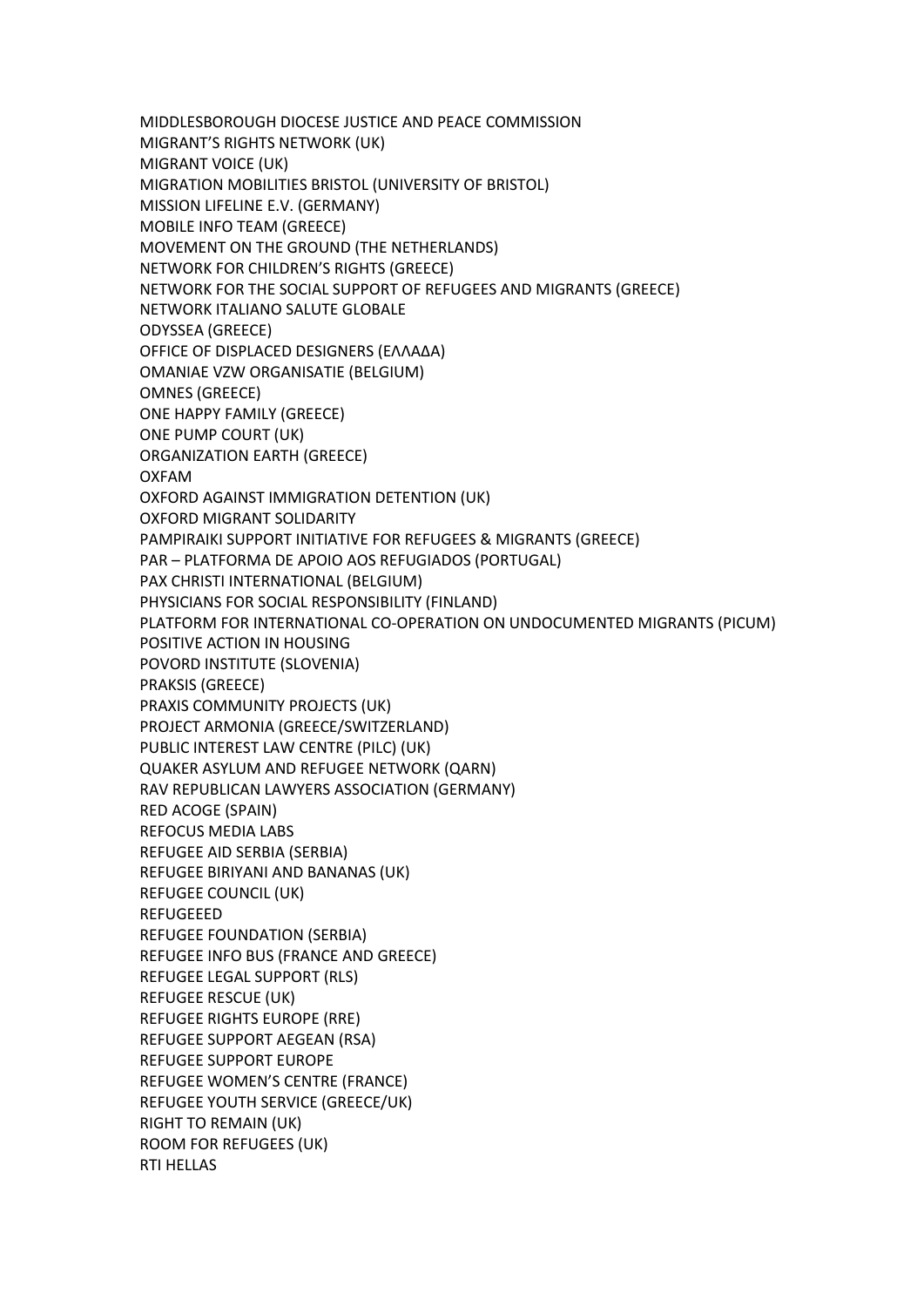SAFE PASSAGE INTERNATIONAL SAMOS VOLUNTEERS (GREECE) SANTE REFUGEE MENTAL HEALTH ACCESS PROJECT SAO ASSOCIATION FOR DISPLACED WOMEN (SWITZERLAND) SAVE THE CHILDREN SCI HELLAS SCOTTISH REFUGEE COUNCIL **SEEBRÜCKE** SHOWER POWER FOUNDATION (GREECE) SLOVENE PHILANTHROPY SOAS DETAINEE SUPPORT (UK) SOCIAL HACKERS ACADEMY - SOCIAL HACKER A.M.K.E. SOCIETY FOR INTERNATIONAL DEVELOPMENT (SID) SOLIDARITY4ALL (GREECE) SOLIDARITYNOW SOS RACISMO (SPAIN) SOUTH YORKSHIRE MIGRATION AND ASYLUM ACTION GROUP (SYMAAG) STATE OF CONCEPT STATEWATCH (UK) STILL I RISE (GREECE) STIL-UTRECHT (THE NETHERLANDS) SÜDWIND (AUSTRIA) SWINDON CITY OF SANCTUARY SXEDIA STIN POLI (GREECE) SYMBIOSIS SCHOOL OF POLITICAL STUDIES (GREECE) SYMBOLO - ROMA NORDOVEST PER LA SINISTRA (ITALY) SYNDICAT INTERPROFESSIONNEL DE TRAVAILLEUSES ET TRAVAILLEURS (SIT) (SWITZERLAND) TEXNODROMO (GREECE) TERRE DES HOMMES HELLAS THALASSA OF SOLIDARITY (GREECE) THE BALKAN FORUM (KOSOVO) THE BRIGHTON TRUST (UK) THE DAY OF THE ENDANGERED LAWYER FOUNDATION (NETHERLANDS) THE HOME PROJECT (GREECE) THE INTERNATIONAL REFUGEE ASSISTANCE PROJECT (IRAP) (USA) THE LAVA PROJECT (GREECE) THE SUSSEX REFUGEE AND MIGRANT SELF SUPPORT GROUP THE INTERNATIONAL REFUGEE ASSISTANCE PROJECT (IRAP) (USA) THE ROUTES OF THE OLIVE TREE (GREECE) THESSALONIKI PRIDE (GREECE) ΤHESS DICTIO – VOLUNTARY ORGANIZATIONS' NETWORK OF THESSALONIKI (GREECE) THOUSAND 4 1000 (UK) TOGETHER FOR BETTER DAYS (GREECE) TO MOV (GREECE) TRP SOLICITORS (UK) TRANSGENDER SUPPORT ASSOCIATION (GREECE) UNITED AGAINST INHUMANITY - UAI UTOPIA 56 (FRANCE) VELOS YOUTH (GREECE) VEREIN FAIR (SWITZERLAND) VICTORIA SQUARE PROJECT